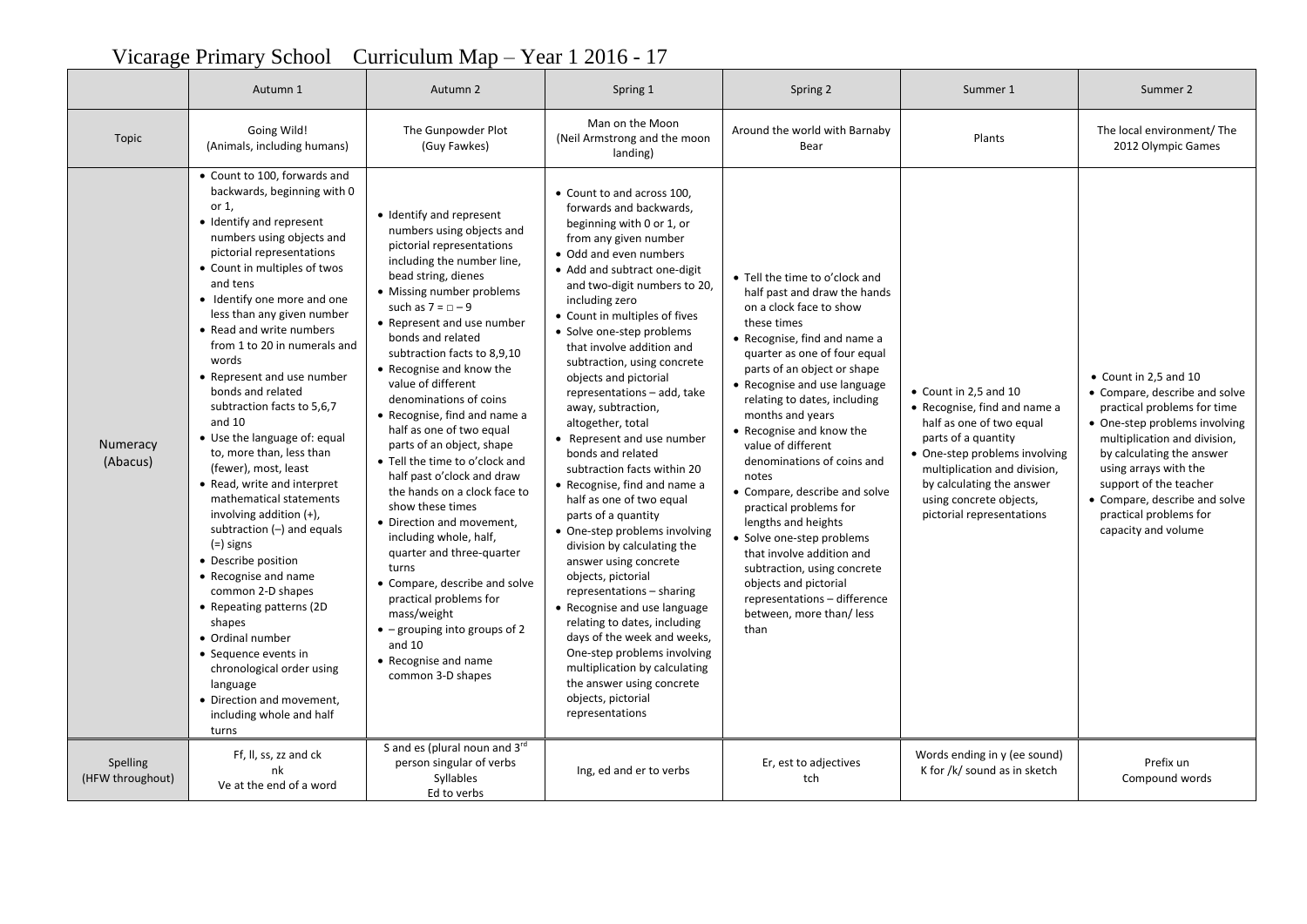| Creative writing<br>(weekly) | Labels, lists and captions<br>Senses poems<br>Information texts - linked to<br>animals                                                                                                                                                                                                                                                                                                                          | Traditional and fairy tales                                                                                                                                             | <b>Fantasy stories</b><br>Instructions                                                                                      | Stories from a range of cultures                                                                                                                                       | Poetry recital and writing                                                                                                                                                                                                                          | Recount (fact and fiction)                                                                                                                                            |  |  |  |
|------------------------------|-----------------------------------------------------------------------------------------------------------------------------------------------------------------------------------------------------------------------------------------------------------------------------------------------------------------------------------------------------------------------------------------------------------------|-------------------------------------------------------------------------------------------------------------------------------------------------------------------------|-----------------------------------------------------------------------------------------------------------------------------|------------------------------------------------------------------------------------------------------------------------------------------------------------------------|-----------------------------------------------------------------------------------------------------------------------------------------------------------------------------------------------------------------------------------------------------|-----------------------------------------------------------------------------------------------------------------------------------------------------------------------|--|--|--|
|                              |                                                                                                                                                                                                                                                                                                                                                                                                                 |                                                                                                                                                                         |                                                                                                                             | Recounts, dictionary                                                                                                                                                   | Instructions                                                                                                                                                                                                                                        | Information texts                                                                                                                                                     |  |  |  |
| Grammar<br>(weekly)          | Leaving spaces between words<br>Name letters in the alphabet<br>Full stops at the end of<br>sentences<br><b>Capital letters</b> at the start of<br>sentences Capital letter for the<br>personal pronoun I                                                                                                                                                                                                       | Capital letters for names of<br>people<br>Say the alphabet in order<br>S and es plural marker for<br>nouns and singular<br>ed suffix for verbs<br>Using a question mark | Ing suffix<br>Er and est suffix<br>Joining words and clauses with<br>and<br>Using an exclamation mark                       | Ed and ing suffix<br>Joining words and clauses using<br>and<br>Capital letters for places and<br>days of the week<br><b>Question marks</b><br><b>Compound words</b>    | Prefix un<br><b>Exclamation marks</b><br><b>Compound words</b><br>Ed and ing suffix<br>Er and est suffix                                                                                                                                            | S and es suffix for third person<br>singular marker for verbs<br><b>Question marks</b><br><b>Exclamation marks</b><br>Capital letters for names,<br>people and places |  |  |  |
| Science<br>$(2 + weeks)$     | Animals, including humans<br>Name, draw and label basic<br>body part<br>Say which parts of the body is<br>associated with each sense<br>senses<br>Identify and name common<br>animals including fish,<br>amphibians, reptiles,<br>birds and mammals<br>Describe and compare the<br>structure of animals<br>Identify and name a variety of<br>common animals that are<br>carnivores, herbivores and<br>omnivores | Autumn<br>Seasonal changes<br>(2 afternoons)<br>observe and describe the<br>weather and how the day<br>length varies                                                    | Winter<br><b>Seasonal changes</b><br>(2 afternoons)<br>observe and describe the<br>weather and how the day<br>length varies | <b>Everyday materials</b><br>Name everyday materials<br>Describe physical properties<br>Compare and group everyday<br>materials based on simple<br>physical properties | <b>Spring</b><br>Seasonal changes<br>(2 afternoons)<br>observe and describe the<br>weather and how the day<br>length varies<br><b>Plants</b><br>Name common wild and<br>garden plants<br>Describe the basic structure of<br>common flowering plants | Summer<br>Seasonal changes<br>(2 afternoons)<br>observe and describe the<br>weather and how the day<br>length varies                                                  |  |  |  |
| History<br>(2 weeks)         |                                                                                                                                                                                                                                                                                                                                                                                                                 | <b>Significant individuals</b><br>Bonfire night/ Guy Fawkes                                                                                                             | <b>Events beyond living memory</b><br>First moon landing                                                                    |                                                                                                                                                                        |                                                                                                                                                                                                                                                     | Significant historical events, in<br>their own locality<br>Olympics                                                                                                   |  |  |  |
| Geography<br>(2weeks)        |                                                                                                                                                                                                                                                                                                                                                                                                                 | Geography of the school                                                                                                                                                 | Geography of the local area<br>(linked with road safety PSHE -<br>traffic calming)                                          | <b>UK and Continents</b>                                                                                                                                               |                                                                                                                                                                                                                                                     | Seasons and weather                                                                                                                                                   |  |  |  |
| DT<br>(2 weeks)              | Mechanisms (sliders and levers)                                                                                                                                                                                                                                                                                                                                                                                 |                                                                                                                                                                         |                                                                                                                             | <b>Structures</b><br>(Strength, rigidity and stability)                                                                                                                | Cooking<br>(Prepare healthy dishes)                                                                                                                                                                                                                 |                                                                                                                                                                       |  |  |  |
| Art (PPA)                    | Drawing, painting, sculpture                                                                                                                                                                                                                                                                                                                                                                                    |                                                                                                                                                                         |                                                                                                                             |                                                                                                                                                                        |                                                                                                                                                                                                                                                     |                                                                                                                                                                       |  |  |  |
| Computing<br>(Once a week)   | We are collectors-finding<br>images on the web<br>Computer network: Internet                                                                                                                                                                                                                                                                                                                                    | We are treasure hunters- using<br>programmable toys<br>Programming: Bee-bots/ Pro-<br>bots/ Early Essentials                                                            | We are celebrating $-$ create a<br>digital card<br>Creativity: PowerPoint/word/<br>clicker 5                                | We are storytellers - produce a<br>talking book<br>Communication/collaboration:<br>Photostory3/ PowerPoint/<br>Clicker 5                                               | We are TV chefs- filming steps<br>of a recipe<br><b>Computational thinking: Movie</b><br>Maker Live                                                                                                                                                 | We are painters- illustrate an<br>eBook<br>Creativity: Paint/Tux paint/2<br>paint                                                                                     |  |  |  |